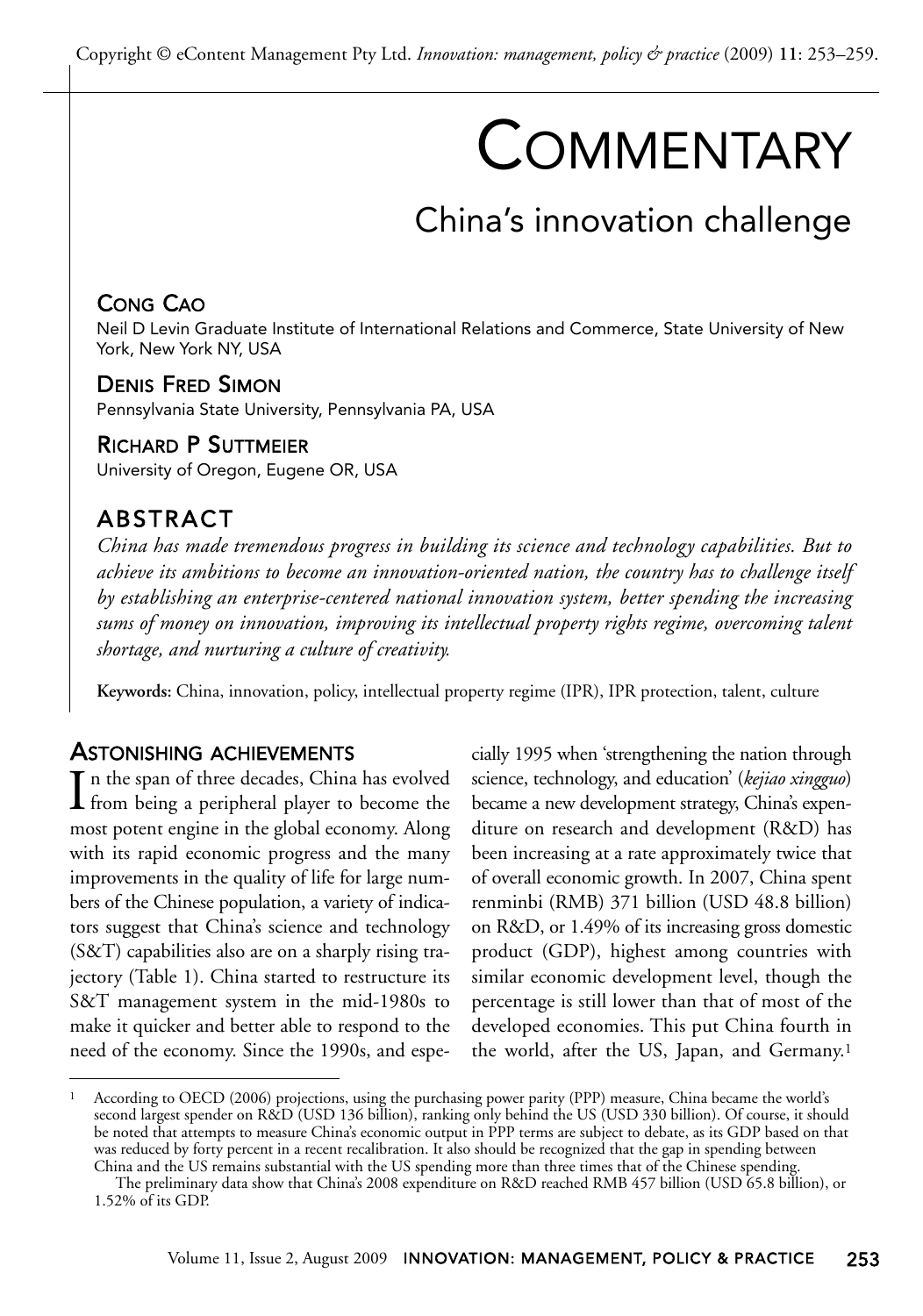|                                                             | 1998  | 1999  | 2000  | 2001  | 2002  | 2003  | 2004  | 2005  | 2006  | 2007  |
|-------------------------------------------------------------|-------|-------|-------|-------|-------|-------|-------|-------|-------|-------|
| <b>R&amp;D Expenditures</b>                                 |       |       |       |       |       |       |       |       |       |       |
| Gross Expenditures on R&D<br>(GERD) (\$1billion)            | 6.65  | 8.20  | 10.80 | 12.60 | 15.56 | 18.61 | 27.75 | 29.91 | 36.79 | 37.10 |
| GERD/GDP (%)                                                | 0.69  | 0.83  | 1.00  | 1.07  | 1.22  | 1.31  | 1.23  | 1.34  | 1.42  | 1.49  |
| <b>R&amp;D Performance</b>                                  |       |       |       |       |       |       |       |       |       |       |
| Enterprises (%)                                             | 44.83 | 49.59 | 59.96 | 60.43 | 61.18 | 62.37 | 66.83 | 68.32 | 71.08 | 72.28 |
| Basic Research (%)                                          | 5.25  | 4.99  | 5.22  | 5.33  | 5.73  | 5.69  | 5.96  | 5.36  | 5.19  | 4.70  |
| Papers Cataloged by Science Citation Index                  |       |       |       |       |       |       |       |       |       |       |
| Share of the Total (%)                                      | 2.13  | 2.51  | 3.15  | 3.57  | 4.18  | 4.48  | 5.43  | 5.30  | 5.90  | 7.50  |
| Rank in the World                                           | 12    | 10    | 8     | 8     | 6     | 6     | 5     | 5     | 5     | 3     |
| <b>Human Resources</b>                                      |       |       |       |       |       |       |       |       |       |       |
| Scientists/Engineers Engaged<br>in R&D (1,000 persons-year) | 486   | 531   | 695   | 743   | 811   | 862   | 926   | 1,119 | 1,224 | 1,423 |
| <b>Graduate Student Enrollment</b><br>$(1,000$ persons)     | 199   | 234   | 301   | 393   | 501   | 651   | 820   | 979   | 1,100 | 1,195 |
| Undergraduate Student                                       | 3.41  | 4.09  | 5.56  | 7.19  | 9.03  | 11.09 | 13.33 | 15.62 | 17.39 | 18.85 |
| Enrollment (1 million persons)                              |       |       |       |       |       |       |       |       |       |       |

#### TABLE 1: CHINA'S SCIENCE, TECHNOLOGY, AND EDUCATION: SOME INDICATORS

Source: National Bureau of Statistics and Ministry of Science and Technology (comps.), China Statistical Yearbook on Science and Technology (Beijing: China Statistical Yearbook, various years).

Chinese institutions of higher education are turning out an increasing number of well-prepared graduates in science and technology. In 2007, China graduated some 194,000 students with master's and doctoral degrees, on top of 1.59 million engineering undergraduates as well as 231,000 science undergraduates (total graduating undergraduates reached 4.48 million). Unequivocally, this represents the world's highest output in terms of overall numbers.

In recent years, there also has been a steady increase in the number of high quality international papers published by Chinese scientists. Measured by the number of papers included into the *Science Citation Index (SCI)* – a bibliometric database published by Scientific Business of Thompson Reuters – in 2007, China ranked third in the world, after the US and the UK. In

the same year, China overtook the US as the Number One contributor to papers catalogued by the *Engineering Index (EI)*. Although China still lags behind the world's leaders in many areas of science and technology, notable achievements have been recorded in a number of emerging fields such as genomics and nanotechnology. In nanotechnology, for example, in terms of published papers, China is second only to the US.2

China has witnessed a continuous growth in patent applications with the Patent Cooperation Treaty (PCT), an international patent law treaty. In 2008, China filed some 6,100 PCT applications, ranking it sixth in the world for the first time, after the US, Japan, Germany, South Korea, and France, but ahead of the UK. Huawei Technologies, China's largest telecommunications equipment maker, ranked first with 1,737 PCT

<sup>&</sup>lt;sup>2</sup> China is one of the six countries, others being developed ones, participating in the decoding of the human genomes at the turn of the century. On China's achievement in nanotechnology, see Zhou and Leydesdorff (2006).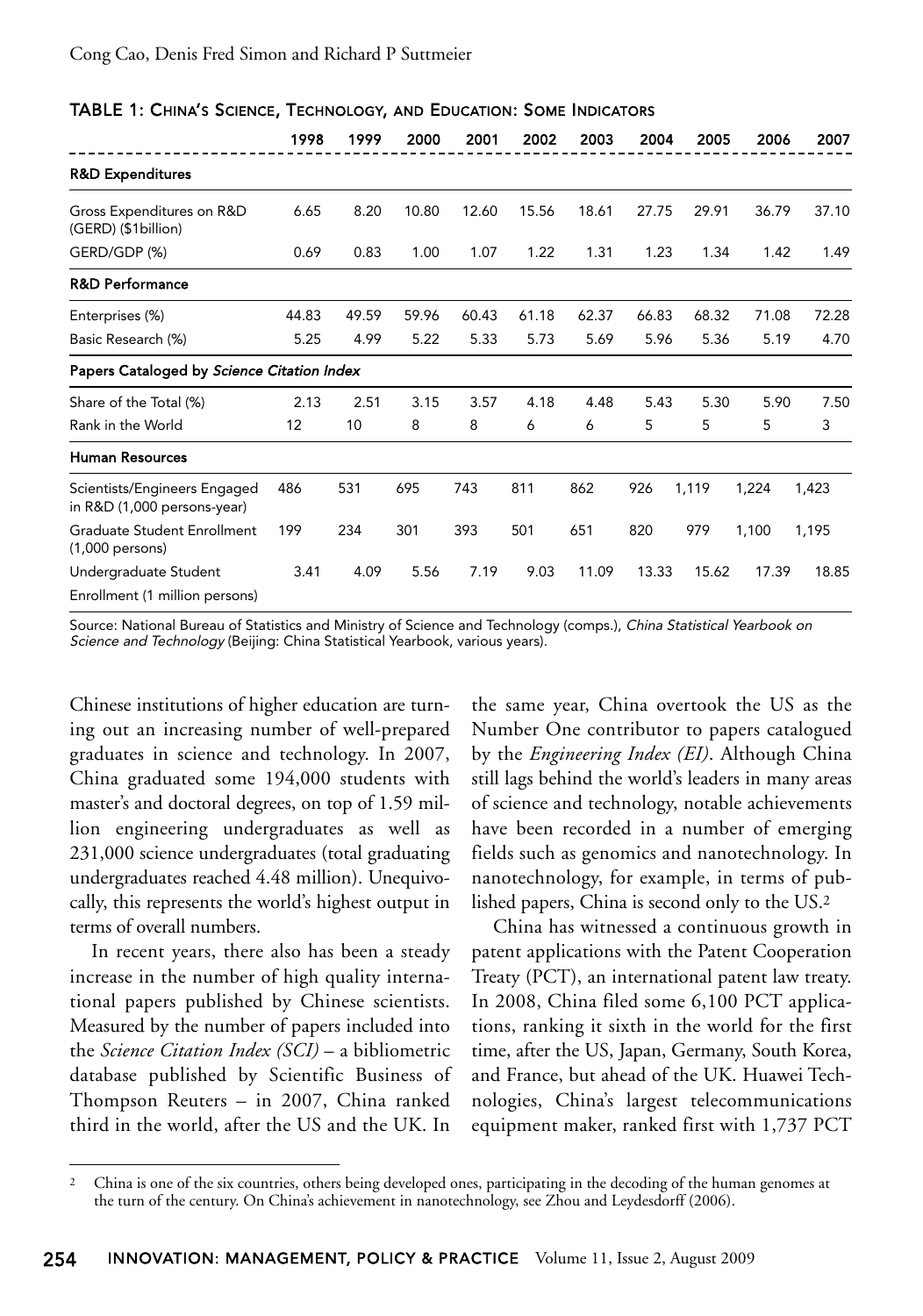patents filed in 2008, surpassing Panasonic of Japan; and another telecommunications equipment maker, ZTE, ranked 38th (WIPO 2009).

Foreign investment as well as imported technology and equipment continue to pour into China, making it one of the largest recipients of foreign capital and know-how in the world. And, most recently, many of the world's technologically most innovative companies have decided to move beyond setting up manufacturing facilities in China to establishing advanced R&D centers to develop new products and services for global markets as well as the Chinese domestic market. Of the more than 1,200 foreign R&D centers operating in China as of the end of 2007, over 300 were set up by the Fortune 500 companies.

In early 2006, with a great deal of fanfare, China's leadership issued a new 'Medium to Long-Term Plan for the Development of Science and Technology 2006–2020' (MLP). A remarkable package of policy initiatives in a variety of ways, the MLP builds on important S&T-related policy initiatives since the mid-1980s, including the *kejiao xingguo* strategy and the more recent notion of 'empowering the nation through talent' (*rencai xiangguo*). In addition to setting ambitious national priorities and formalizing the leadership's commitment to allocate substantial financial and human resources – to turn China into an innovation-oriented nation by 2020 – the MLP specifically defines enhancing indigenous innovation (*zizhu chuangxin*) capability, leapfrogging in key scientific disciplines, and utilizing S&T to support and lead future economic growth as its major objectives (Cao, Suttmeier, and Simon 2006).

In a word, once considered one of the more backward developing countries, China today stands as one of the world's most robust and dynamic economic and technology forces. These trends have led many observers to ask, in a similar vein, whether China also is poised to become a global leader in innovation.

#### PROBLEMS AND VULNERABILITIES

With notable progress, mentioned above, attracting the attention of observers around the world, and many more achievements from the MLP implementation being expected in the coming years, a balanced perspective on the prospects for Chinese science, technology, and innovation requires attention to some of the challenges that China faces in realizing its ambitions.

First, China has yet to establish fully an enterprise-centered national innovation system. While overall statistics show that enterprises now account for close to three-quarters of China's R&D expenditures<sup>3</sup>, in reality, China has allocated few financial resources to carry out innovative R&D activities. According to a comprehensive survey of the nation's R&D resources in 2000, the latest with detailed, micro-level information, firms within China's high-tech parks spent an average 1.9% of their sales on R&D, far below the 5% standard adopted by the Chinese to define a high-tech firm; those outside the parks spent merely 0.63%. Chinese enterprises as a whole do not do better, as they seem unwilling to spend money on technology development. According to 2007 statistics, only a quarter of large and medium-sized enterprises had set up S&T institutes, with only 1.58% of the sales revenue being used for S&T activities and 0.81% of revenue spent on R&D. Companies such as Huawei and ZTE, and BYD, a batterymaker-turned hybrid and electric automobile manufacturer, which do spend heavily on R&D, are the outliers, not the norm – in 2007, Huawei, alone filed 1,365 of the 5,470 PCT applications filed by Chinese firms (Zhang et al. 2009: xvi.). These few firms seem to have developed a more sophisticated approach to technological learning, knowledge acquisition, and intellectual property right (IPR) management, and seem to have realized in ways that most companies haven't that innovation is more than R&D; it requires the establishment of a culture of creativity that

<sup>3</sup> This increase in part reflects the fact that many government R&D institutes have been 'corporatized,' or converted into enterprises themselves.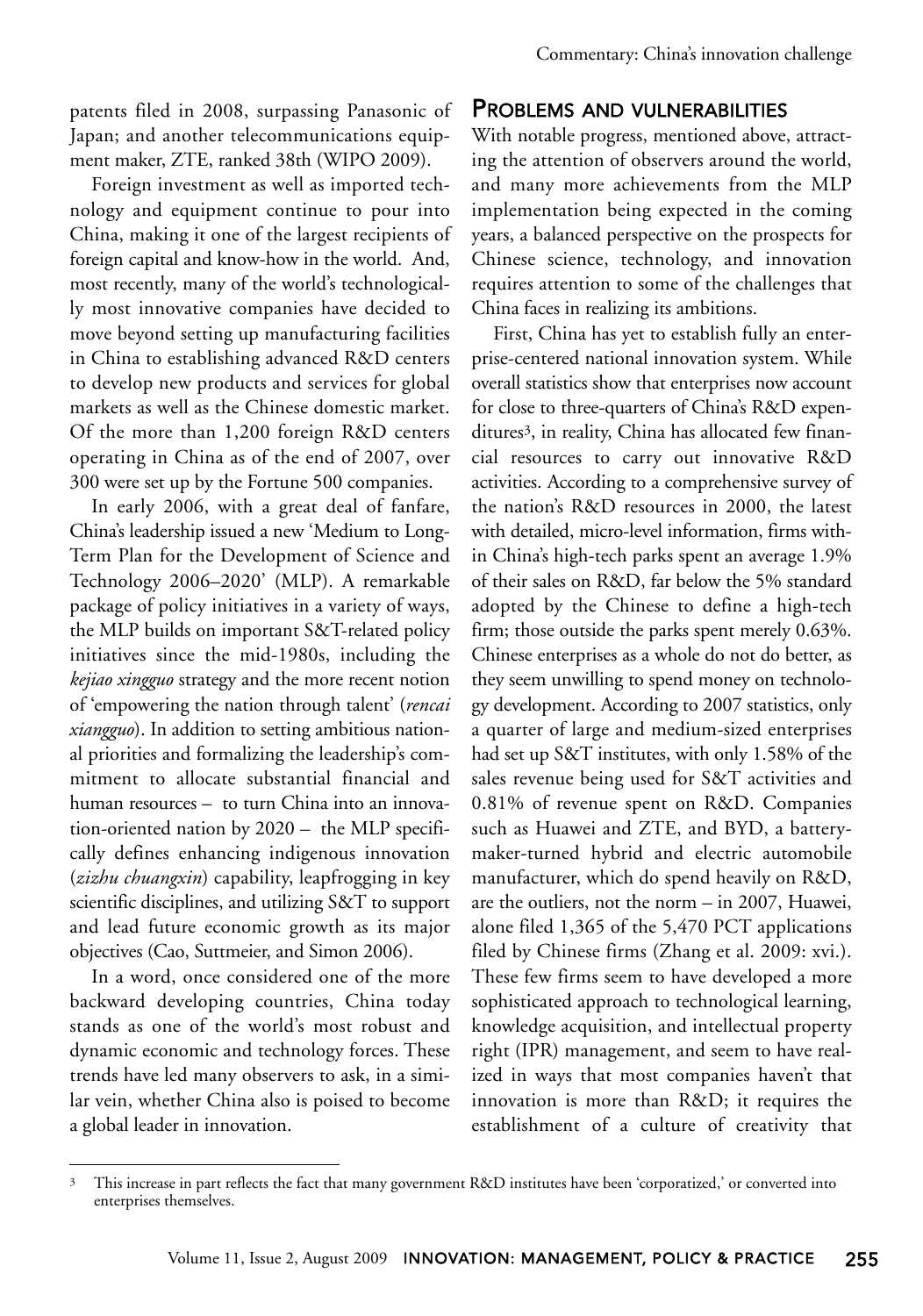rewards 'out of the box' thinking and entrepreneurial initiative.

In pursuing quick and short-term pay-offs, Chinese enterprises are keen to import foreign technology and equipment as the way to upgrade production technology; in such purchases, equipment dominates over software such as patents, know-how, blueprints, and so on. As a whole, Chinese enterprises spend more money on technology importation than on R&D. And once the equipment is imported, only limited financial resources are given to absorption, assimilation, and innovation, thus resulting in a vicious cycle of 'importing, lagging behind, importing again, and lagging behind again'.

Enterprises also lack sustained interest in engaging domestic institutions of learning for R&D efforts. The reform in the S&T system since the mid-1980s has to some extent activated the enthusiasm of researchers in these institutions (the supply side of technology), but enterprises (the demand side) have been reluctant to acquire technology from domestic sources. That is to say, there still is a long way to go to finding solutions to the deeply-rooted problems of the separation of innovation and the economy and of the organizational rigidity between enterprises and institutions of learning.

Second, it is frequently questionable whether the increasing sums of money provided by the Chinese government – central and increasingly local – have been well spent. As noted, enterprises seem mainly interested in acquiring technology from foreign sources. In addition, it is no secret that a significant portion of the research carried out in China, even those under the major national programs, is derivative of what has been done elsewhere, which surely has wasted increasing but still limited resources. This explains why Chinese science has not yielded significant breakthroughs commensurate with rising investments in R&D. While improvements are occurring all the time, however, citations to the increasing number of Chinese S&T papers have been quite disappointing.

Misuse of research funds also is commonplace. More seriously, corruption in scientific research has not only eaten up a not-so-small-part of funds, but also eroded the morale of the research community as cases of fraud and misappropriation of funds surface in the media and on the internet. For example, in 2006, Dr Chen Jin from Shanghai Jiaotong University was found to have secured hundreds of millions worth of funds from various government agencies, including the Ministry of Science and Technology, the then Ministry of Information Industry, and the National Development and Reform Commission, for semiconductor research; it was discovered, unfortunately, that he was using a purchased chip as his innovation. Chen Jin was fired by the university, had his various honors removed, and had to return a portion of the research money, but Chen himself never was prosecuted for his cheating. Many members of the Chinese research community have believed that the Chen Jin case is just the tip of the iceberg in research misconduct. Fortunately, the government agencies involved carried out a thorough investigation and have tried to implement changes to prevent further opportunities for similar mis-directed behaviors (Barboza 2006; Hao 2006).

Therefore, with the MLP supporting mega science and engineering programs, each of which will receive investment at the scale of billions of RMB, and with the revised Law on the Progress of Science and Technology promoting greater innovation and creativity by fostering a 'tolerance for failure' (Hao 2007), the question of financial integrity and accountability looms large as a fundamental issue of governance in scientific research. It also relates to whether China will eventually achieve its ambitious goals and play a more significant role in the frontier of international science and technology. There has been a rush to spend the money allocated to the mega science and engineering programs while a vigorous peer review process to guarantee the quality lags behind.

Along with the financial management issues, there is a major drive underway to create a new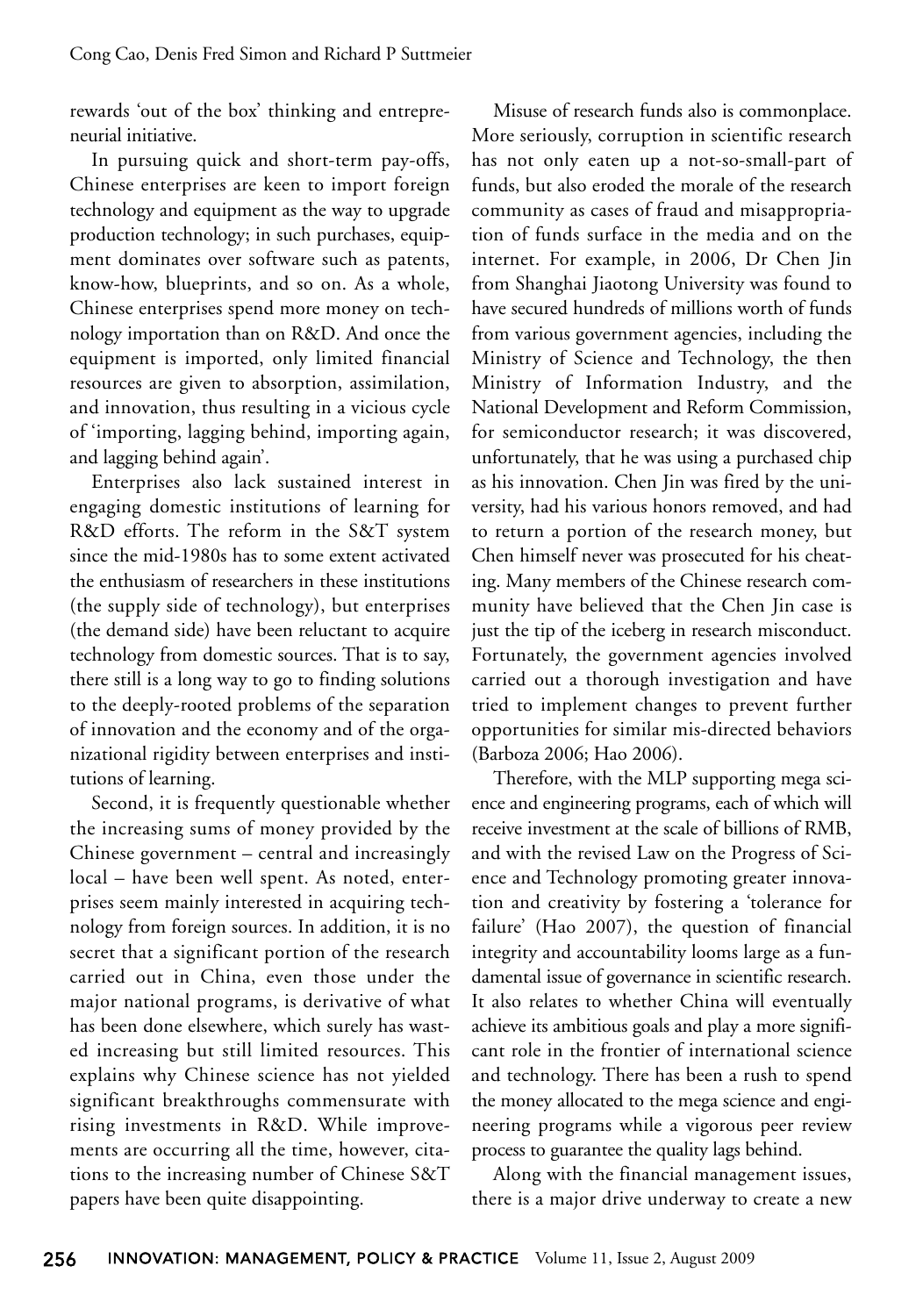economic development model that is not so capital-intensive, low-cost labor-oriented, and gobbles up natural resources. It is in this sense that one of China's senior science policy-makers commented that the research community will not have another opportunity if it does not succeed in implementation of the MLP. But, its ability to succeed still is constrained by weak links to users – whether commercial firms competing in the marketplace or government agencies seeking to provide the technology-embodying public goods – where China needs strong links for a more sustainable developmental model.

Third, China still has a long way to go to improve its intellectual property regime (IPR). At first glance, China's IPR laws and regulations are as perfect as those promulgated by other countries; the problem lies in the enforcement. In fact, a decentralized China has made IPR protection at the local level difficult, if not impossible.4 China's weakness in IPR protection has been a major concern for numerous foreign companies. But entering the 21st century, two of the three key initiatives – patents and technical standards – put forward by China's scientific leadership are IPRrelated (the other is about the development of talent) (Suttmeier, Yao, and Tan 2006). This is not only because the leadership realizes that China needs to be more responsive to the operating standards of the current international IPR regime. Just as important, to be a serious player in global innovation, China has to generate its own IPR. In other words, China itself will not become innovative unless it takes more seriously the issue of IPR protection.

Fourth, though not intuitively obvious, there is a shortage of qualified personnel that has arisen because of a serious 'brain drain' of Chinese talent to foreign countries and most recently and noticeably to foreign-invested enterprises in China, including their R&D operations. Thus, China faces a serious talent challenge as it seeks to sustain domestic economic growth and promote technological advance (Simon and Cao 2009). There is little doubt that China's current S&T talent pool is impressive: the number of scientists and engineers in China is the world's second largest, after only the US; the evolving pipeline seemingly remains full as Chinese universities graduate the world's largest number of students; and the quality of graduates from key Chinese institutions of higher education is internationally acclaimed. Despite all this, complaints continue to proliferate from multiple segments of the economy and society – from among Chinese government officials to enterprise CEOs, including the country heads of most MNCs that operate in China – about the shortcomings that plague the local talent pool. Demand seems to be exceeding supply, quality problems are rampant, distribution is uneven, and the talent already in place remains difficult to manage and retain.

The active members of China's professional community are young when compared to their counterparts in the West – many being recently out of school – so they lack the concomitant experience of their peers abroad, especially in many leadership positions in the Chinese research system. China's talent challenge is most serious in the 50 to 60 year-old group and at the high end of the talent spectrum. In fields as well as geographic locations where there is an apparent surplus of professionals, many problems limit the value and impact of these individuals. In some instances there is a gap between the knowledge students acquired in college and the requisite skills needed for their jobs. All too often, the structure and distribution of the talent pool at senior, middle, and junior levels is misaligned or does not match up well in terms of disciplines with the exact skill needs of the immediate geographic region. And as Chinese society has begun

<sup>4</sup> Although a number of Chinese enterprises have recently been sued over IPR infringements, most have been unsophisticated cases of copyright violations or making fake products – with some exceptions such as Huawei, which several years ago was accused by Cisco Systems, the world's leading networking and communications manufacturer, of patent infringement.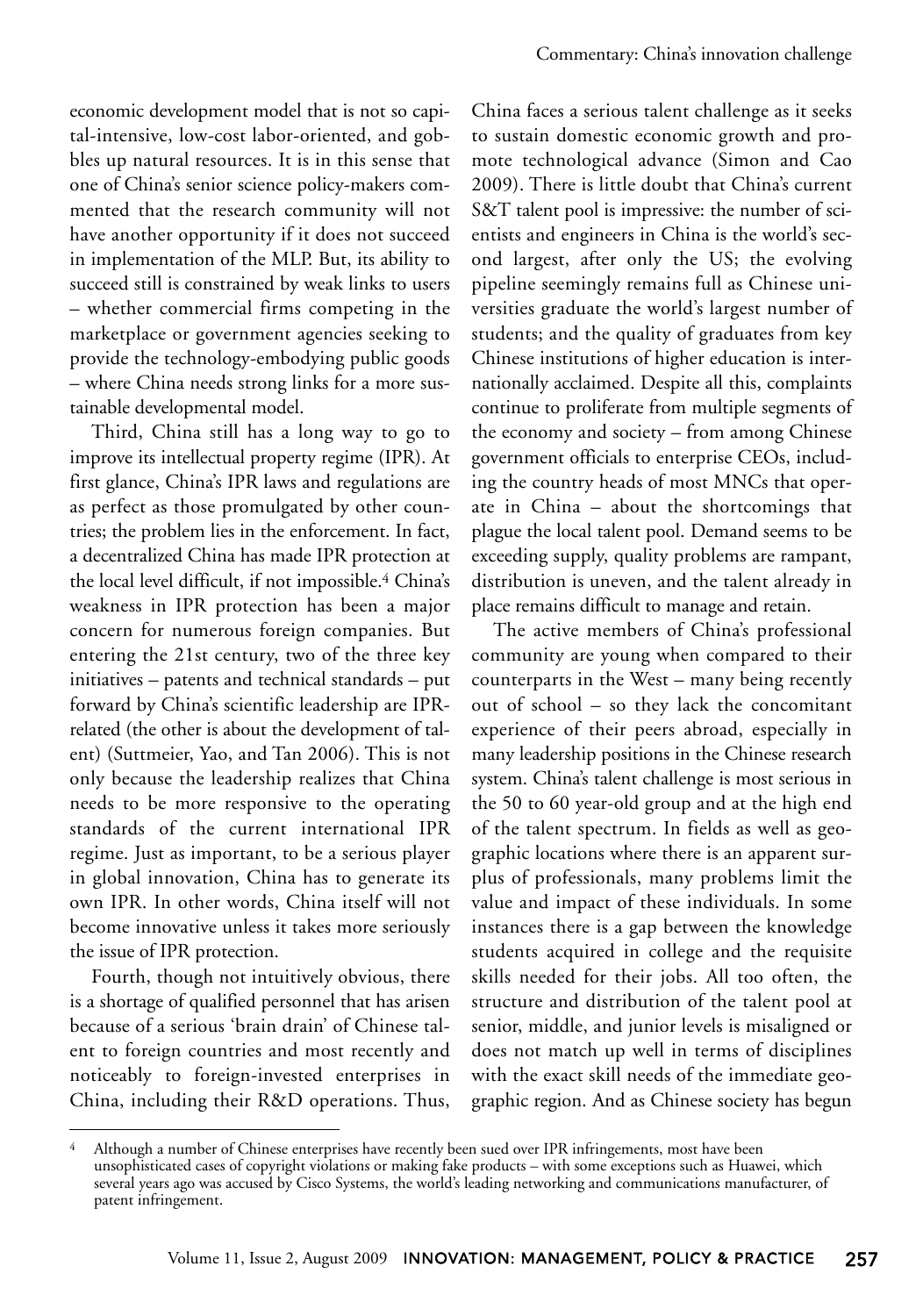to age as well, the changing demographic composition of the professionals in terms of age and work experience also has started to have an impact on the potential for progress in the future.

The talent shortage could have a negative impact in the near-to-medium term. The ability of employers to attract 'the best and the brightest' will be affected by the shortage and China could experience the onset of a real 'talent war.' Foreign direct investment (FDI) will continue to be one of the key drivers for the demand of scientists and engineers in China, and if there is not enough talent available for foreign-invested enterprises, desired types of higher value-added FDI might not materialize. Consequently, China's pace of economic growth, especially in terms of the development of new, technology-intensive sectors, might be jeopardized.

China's capacity for overcoming its S&T talent shortage, including its ability to provide trainingrelated quality improvements, will determine the extent to which it can develop indigenous innovation capabilities and reduce its current dependency on foreign technology and invention. These are the critical MLP mandates. It is under these circumstances that a rapid response is needed to moderate, if not ameliorate the prevailing experience and skills gap.

The Chinese leadership surely has realized the significance and urgency of the talent issue, reflected in the fact that the Chinese Communist Party (CCP) held its first talent conference in late 2003, during which the General Secretary Hu Jintao said that 'today, the heightened international competition boils down to a competition for human resources'. Indeed, a number of programs, such as the One Hundred Talent Program at the Chinese Academy of Sciences and the Cheung Kong Scholar Program at the Ministry of Education, offering generous incentives, have been initiated to recruit Chinese scientists and other professionals working abroad to come back to China, and as the condition of the Chinese research environment continues to improve, it is expected that the volume of the 'reverse brain

drain' will increase. Recently, the CCP Central Committee launched another program, the Thousands Talent Program, pledging to attract some 2,000 high-end Chinese talent residing overseas in the next five to ten years.

Last but not least, there is the question of whether China can become an innovation-oriented nation without being open to different ways of thinking. This is more than just a philosophical question. While on the surface Chinese researchers and entrepreneurs are encouraged to think outside the box and not to be afraid of failure, at least equally important is that other ingredients of a true innovation culture – autonomy, free access to and flow of information, and especially dissent, scientific as well as political – are not adequately applauded or tolerated. In the field of innovation, it is generally believed that tolerance is as critical as talent and technology in driving creativity and growth (Florida 2003). For example, Thomas L. Friedman, the *New York Times*' columnist, has stated that censoring Google in China is equivalent to 'curtailing people's ability to imagine and try anything they want' (2006). Therefore, allowing 'blooming and contending' is more important than purely worshiping innovation as a new 'religion'. If the former is not allowed, the potential success of China's innovation strategy will be called into question. It is in this vein that China's innovation pursuits may be in conflict with the government's other goal, that is, the construction of a harmonious society; innovation often requires running against the tide rather than simply going with the flow.

In a word, while China's efforts to become an innovation-oriented nation certainly have the potential to change the complexion and landscape of the international science and innovation regime, it also is the case that China faces numerous internal challenges that must be addressed sooner rather than later if Chinese stated goals and objectives are to be realized. As indicated above, Chinese leaders and S&T policymakers should be given great credit for the substantial progress that China has made over these last two